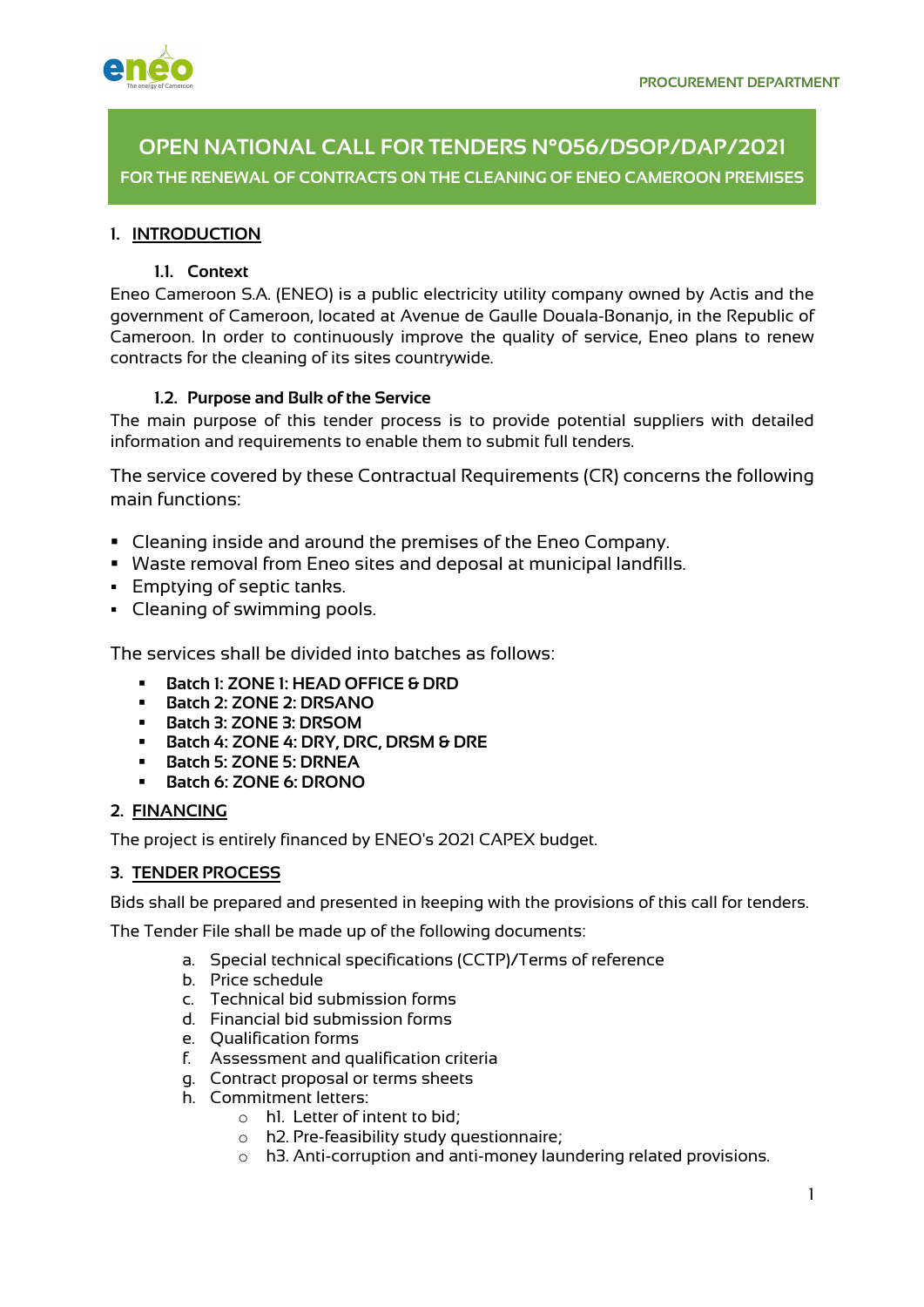

i. Site Visit Schedule

## **3.1. Submission of bids**

Bidders shall submit their bids solely in electronic format. Bidders shall be free to present their bids in English or French. Bids shall be transmitted separately as stipulated below:

- **Administrative documents: Bidders shall register via SMP application at the Web address https://suppliers.eneoapps.com in order to compile or complement their administrative file.**
- **The technical and financial bids shall be emailed separately to the address AOS.DAP@eneo.cm . Documents related to the technical and financial bids shall be forwarded in PDF format and protected with different passwords, in two distinct compressed files (ZIP, RAR):** 
	- o **A compressed file for the Technical bid;**
	- o **A compressed file for the Financial bid.**

It shall be the bidder's responsibility to ensure that their bid is received by ENEO CAMEROON S.A. within the stipulated deadline.

- **Passwords** (one for technical bid and another different one for the financial bid) shall be **emailed solely to the following addresses**: **rodolphe.tiky@eneo.cm** and **mebada.ekani@eneo.cm**
- Tenderers shall submit their tenders in the same order as that stipulated in the bid forms (bid presentation section).
- In responding to this Call for Tenders, the bid sizes shall not exceed 10 MB of data. If the bid size exceeds 10 MB, the tenderers should send it in several mails, with the same subject.

## **3.2. Disclaimer**

The information contained in this Call for Tenders has been provided for information sake exclusively. No statement, warranty or commitment, expressed or implied, is or shall be made and ENEO shall bear no responsibility for the accuracy or completeness of this tender or any other written or oral information made available to any party responding to this tender. No information contained in this Call for Tenders shall be the basis for a warranty or statement made by or on behalf of ENEO for any tenderer whosoever.

No response done by or on behalf of ENEO with regards to this Call for Tenders shall constitute an agreement or contract between ENEO and any Tenderer, unless ENEO expressly said so.

All the Tenderers that respond to this Call for Tenders shall do so at their own costs and expenses. All the expenses associated with this Call for Tenders up till the signing of the contract (preparation of the tenders, additional information required, negotiations, any other type of corporate research by the tenderer), and without limiting to the foregoing, shall be exclusively incurred by the tenderer and shall under no circumstance be reimbursed by ENEO or any other entity belonging to or of which ENEO is a subsidiary, such whether or not the contract is awarded.

## **3.3. Confidentiality**

This Call for Tenders and the information it contains are confidential and may be used only for the purpose of preparing and submitting a tender to this call for tenders. Any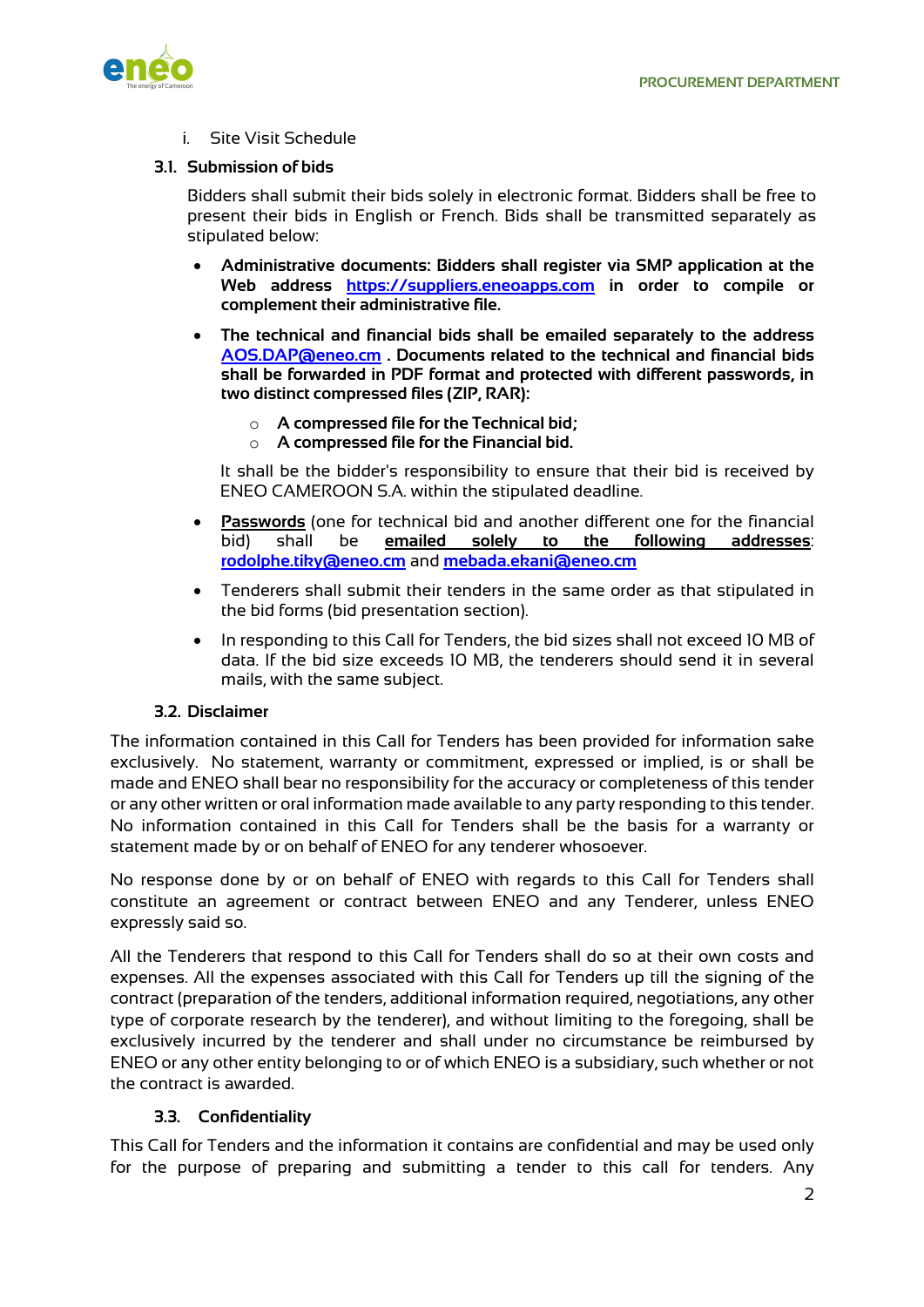

unauthorised use by a tenderer of the information contained in this Call for Tenders may result in the disqualification of that tenderer.

This Call for Tenders and the accompanying documents are and shall remain the property of ENEO and any party receiving a copy shall return it upon request by ENEO.

Tenderers should note that all information provided by tenderers may therefore be made public by ENEO at the end of the procurement process, with the exception of limited information that ENEO considers to be commercially sensitive information, the disclosure of which might negatively affect the tenderers' commercial stability. For the avoidance of doubt, it behoves ENEO to determine, at its sole discretion, whether or not exemptions from disclosure can be applied. Trade secrets and sensitive personal information are examples of cases where ENEO may accept the need for confidentiality in the light of the foregoing. Any information that tenderers deem necessary to be kept confidential on the basis of the above must be clearly identified as such in their tenders.

## **3.4. Conditions of the Tender**

Any tender received by ENEO shall be deemed to have been made subject to these conditions, unless ENEO has previously expressly agreed otherwise in writing. Any alternative conditions proposed on behalf of a tenderer shall, if inconsistent with these conditions, be deemed to have been rejected by ENEO, unless expressly accepted in writing by ENEO.

## **3.5. Collusion**

Any tenderer who shall:

- a. set or adjust the amount of their tender by or pursuant to any agreement or arrangement with any other person; or
- b. communicate to any person other than ENEO the amount or approximate amount of their tender (unless such communication is made confidentially for the purpose of obtaining the quotations necessary for the preparation of insurance offer); or
- c. enter into an agreement or arrangement with any other person to refrain from making a tender or for the amount of any tender to be made; or
- d. propose or agree to pay or give or pays or gives a sum of money, an inducement or consideration of value directly or indirectly to any person for making or enabling the making in connection with any other tender or proposed tender for services;
- e. directly or indirectly solicit an ENEO staff or any member of the ENEO Board of Directors in connection with this tender or who directly or indirectly obtains or attempts to obtain information from such persons in connection with any other bidder's offer to this tender shall be disqualified.

Without prejudice to any other civil remedy available to ENEO (and without prejudice to any criminal liability that such conduct on the part of a tenderer may entail), be disqualified.

## **3.6. Parent Company's Warranty**

Where a tenderer is a subsidiary, it must, as part of its tender, provide confirmation that the parent company shall guarantee its tender.

## **3.7. Validity of the Tenders**

Tenders shall be valid for 90 days from the closing date for submission of tenders.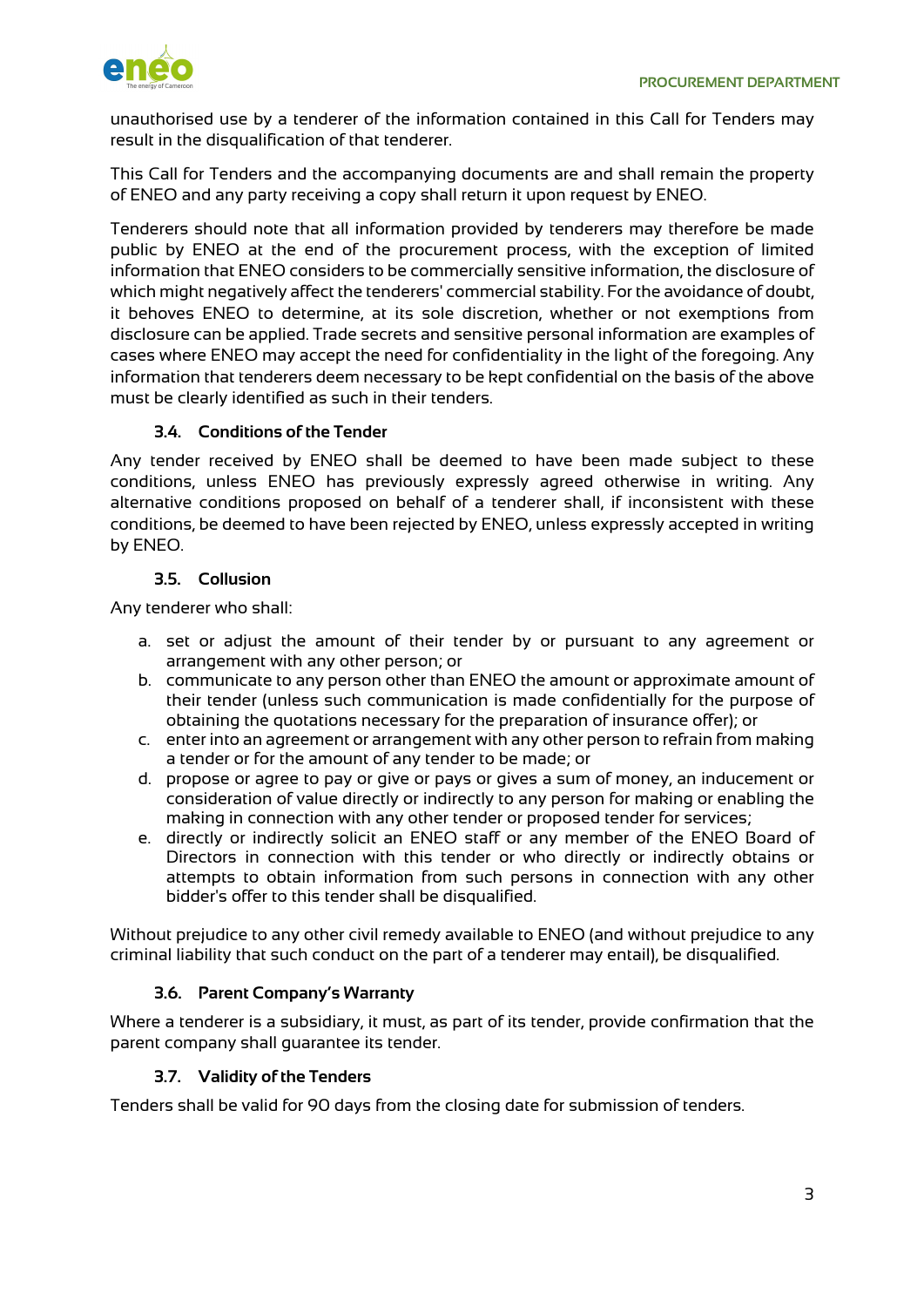

# **4. COMMUNICATIONS**

Any communication with Eneo during the tender procedure concerning this Call for Tenders must be sent in writing by email to Eneo Tenders

**Email**: AOS.DAP@eneo.cm.

# **Subject:** AO **N°***056/DSOP/DAP/2021: RENEWAL OF CONTRACTS FOR THE CLEANING OF ENEO CAMEROON PREMISES*

## **5. TENDER SCHEDULE**

5.1. **Intent to Bid:** Using the Intent to Bid form, bidders need to state by email their intention to bid by **26 July 2021.**

*5.2.* **Bidders' Questions and Eneo's Answers**: Tenderers must, prior to the date of submission of their tenders, undertake due diligence as they consider appropriate. ENEO shall facilitate such due diligence by providing additional information as necessary. ENEO may, at its discretion, communicate any request for information and its response to all bidders in an appropriately anonymous form. Tenderers should not provide any proprietary information in their questions. All questions should be sent by email until **26 July 2021**. Questions by telephone are not permitted. Eneo shall respond to questions received in the same way, until **29 July 2021.**

5.3. **Site Visit***: A site visit shall be organised within the framework of this call for tenders. The schedule is included in the calendar attached to these tender documents.*

- 5.4. Each bidder's offer shall be considered as confidential and proprietary information.
- 5.5. The Tender Schedule is as follows:

| <b>Milestones</b>                   | <b>Start Date</b> | <b>End Date</b> |
|-------------------------------------|-------------------|-----------------|
| Publication of the call for tenders | 15/06/2021        | 23/07/2021      |
| Site visit                          | 23/06/2021        | 23/07/2021      |
| Intentions to tender                | 15/06/2021        | 26/07/2021      |
| Questions from bidders              | 15/06/2021        | 26/07/2021      |
| Answers from Eneo                   | 15/06/2021        | 29/07/2021      |
| Submission of bids                  | 23/07/2021        | 02/08/2021      |
| Opening of the technical bids       | 03/08/2021        | 03/08/2021      |
| Presentation of the solution        | 17/08/2021        | 17/08/2021      |
| Opening of the financial bids       | 17/08/2021        | 17/08/2021      |
| Negotiations and award              | 23/08/2021        | 27/08/2021      |
| Signing of the Contract             | 08/09/2021        | 13/09/2021      |

## **6. ADDENDUM OR CANCELLATION OF THE TENDER**

**ENEO CAMEROON S.A.** reserves the right, if necessary, to make any subsequent changes to this Call for Tenders.

**ENEO CAMEROON S.A.** may, until the contract is signed, either cancel the Call for Tenders or cancel the procedure for setting up the contract without the tenderers being entitled to claim any compensation.

- i) Cancellation may occur in the following cases:
	- Where the tender is unsuccessful, i.e. when no qualitatively and/or financially worthwhile tender has been received or when there has been no response;